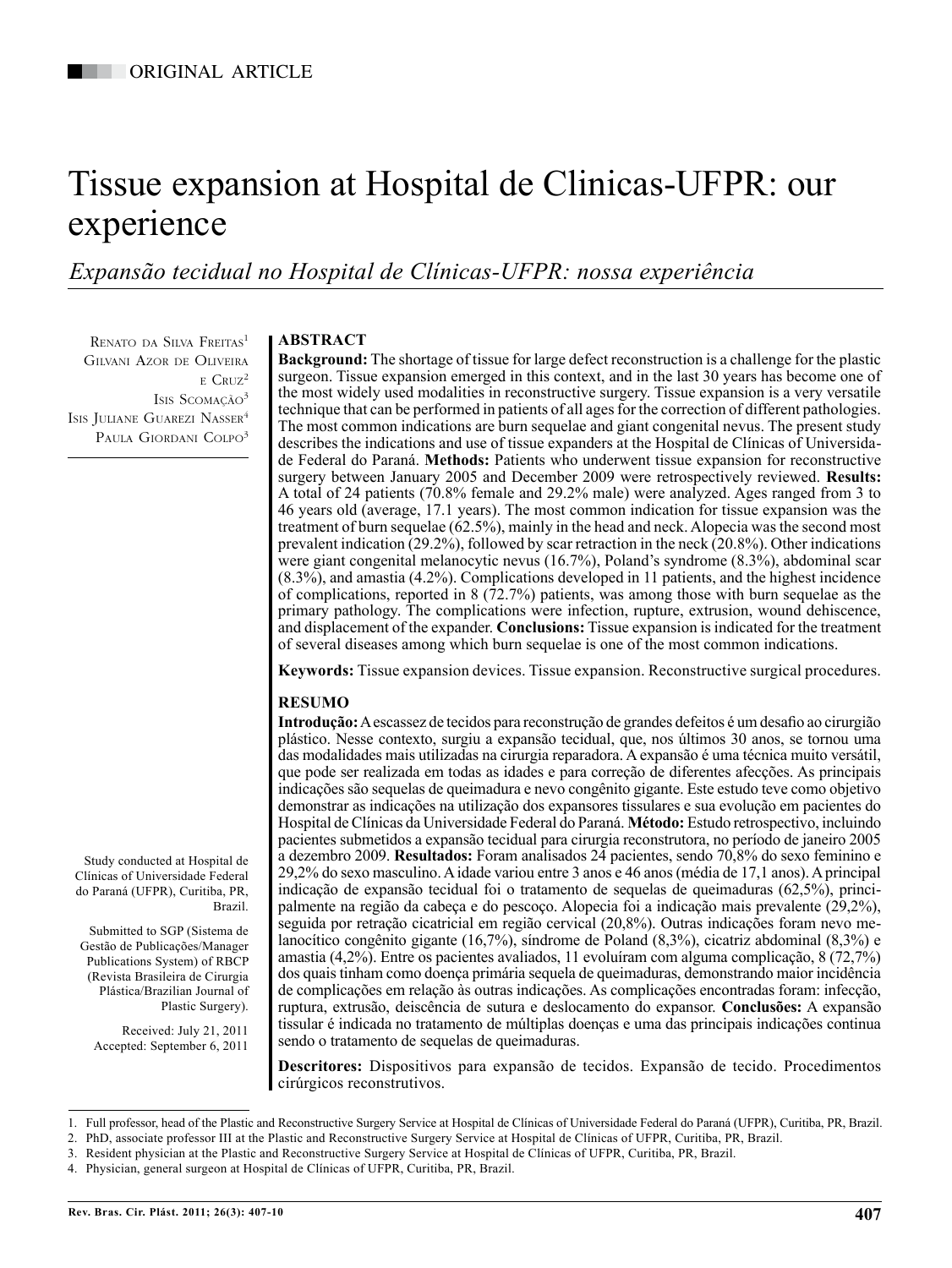## **INTRODUCTION**

Tissue expansion is a technique used in reconstructive surgery that aims to increase the dimensions of a skin flap by stretching the skin with constant pressure applied through an expander. Through this technique, optimal esthetic results are achieved by replacing scar tissue with skin of similar texture and color, as well as ensuring a good functional outcome1,2. Tissue expansion has become one of the most commonly used treatment modalities in the last 30 years<sup>1</sup>. It is indicated for the treatment of various defects, of which the most common ones are congenital giant nevus and burn sequelae, especially in the head and neck.

The congenital melanocytic nevus is a pigmented injury arising from nests of melanocytes proliferating in the skin that is present at birth and affects approximately 1% of newborns<sup>3</sup>. These defects can be classified according to diameter, and are divided into small  $($ <1.5 cm), medium  $($ <1.5 cm to 20 cm), and giant (>20 cm) nevi.

The giant melanocytic nevus is a rare condition, with an estimated incidence of 1 in every 20,000 births<sup>4</sup>. Its etiology is unknown. In addition to the esthetic implications of this defect, it can be associated with malignancy (risk of 5% to 12%)4 , and prophylactic excision is often recommended. Due to its large size, complete excision is generally not possible with a single surgical procedure, and tissue expanders may be required to obtain larger flaps (Figures 1 and 2).

Burns are a very prevalent problem throughout the world, and the fourth leading cause of death from trauma in the United States. In acute burns, after the immediate risk to life is reduced, there may be physical and psychological problems resulting from unsightly and dysfunctional scars. Various techniques are available for the correction of burnrelated scars, including the use of expanders. Most often, a combination of techniques is required, and these are usually applied in more than one surgical procedure.

Although the versatility of tissue expanders is well known, high complication rates have been reported<sup>1</sup>. In the first reports on the use of tissue expansion, the complication rates reached 40%. However, in recent studies, the reported rate of complications has ranged from 13% to 20%. The main complications are hematoma, infection, exposure, extrusion, rupture of the expander, ischemia, and necrosis of the skin<sup>5</sup>. The highest rate of complications occurs in younger patients, especially those under 10 years old, and in expanders placed in the lower limbs, head, and neck.

This study aims to demonstrate the experience of our university service with the use of tissue expanders, describing the most common indications and the outcomes of patients treated at Hospital de Clinicas of Universidade Federal do Parana (UFPR).



*Figure 2 – Patient with giant hairy nevus on the forehead and scalp. A, tissue expansion for resection of the frontal injury. B, final result.*



*Figure 1 – Patient with giant hairy nevus on the dorsum who underwent two rounds of expansion. A, preoperative period. B, first expansion, employing three expanders. C, second expansion, employing two expanders. D, final result.*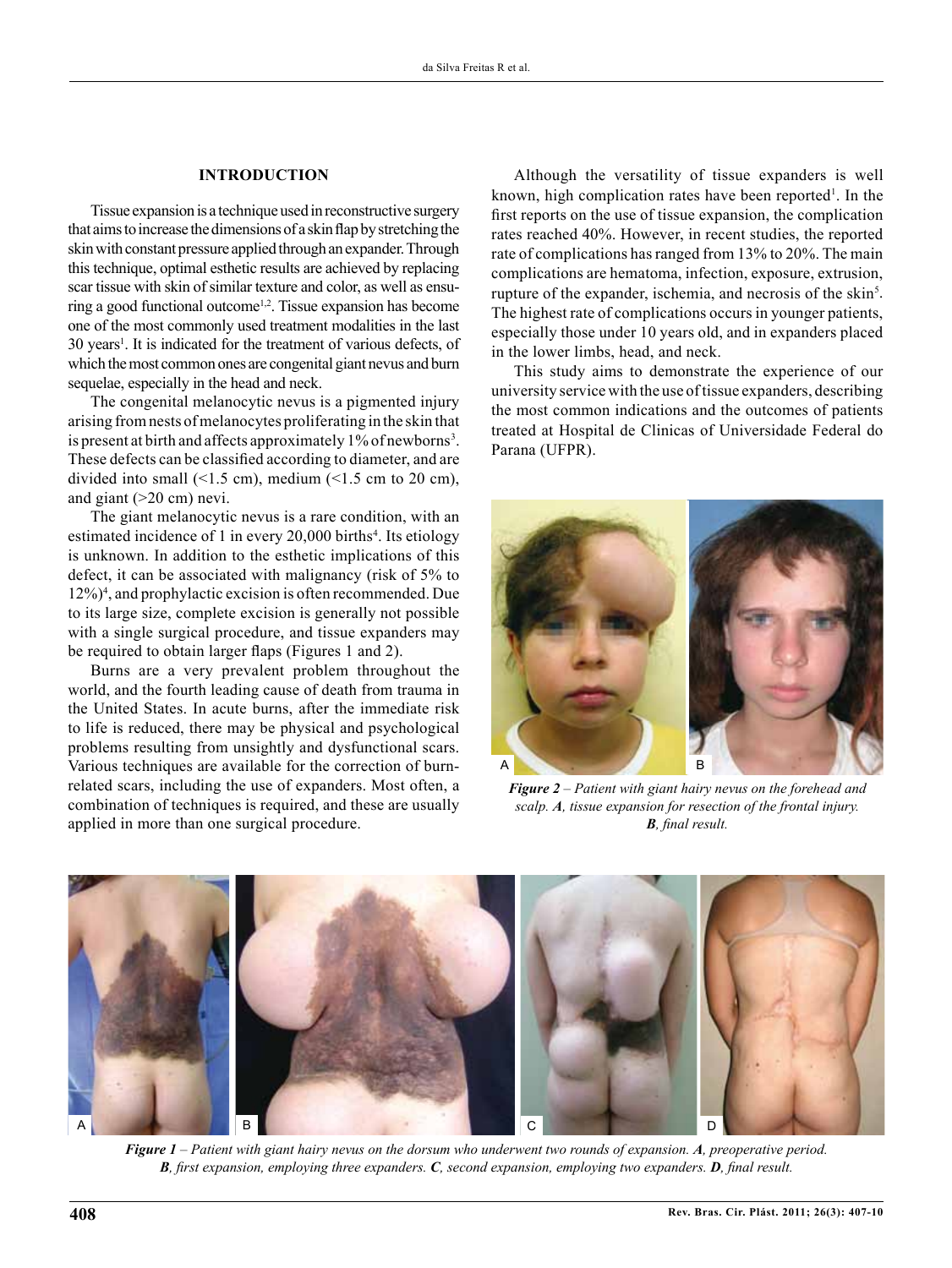#### **METHODS**

This is a retrospective, descriptive, and analytical study of patients who underwent tissue expansion for reconstructive surgery at Hospital de Clinicas of UFPR.

The medical records of patients who underwent tissue expansion between January 2005 and December 2009 were analyzed. All patients who underwent surgery for tissue expander implant within that period were included.

The data obtained included age, gender, disease, shape, and number of expanders placed, in addition to volume and time of expansion, number of surgeries performed, evolution, and complications.

#### **RESULTS**

The records of 24 patients (70.8% female and 29.2% male) were analyzed. Ages ranged from 3 to 46 years old (average, 17.1). The main indication for tissue expansion was burn sequelae treatment (62.5%), and the second most prevalent indication was alopecia (29.2%), followed by scar retraction in the neck (20.8%). Other indications were giant congenital melanocytic nevus (16.7%), Poland's syndrome (8.3%), abdominal scar (8.3%), and amastia (4.2%) (Table 1). Among the 24 patients examined, 32 procedures were performed and a total of 43 expanders were used.

Complications were reported in 11 patients and 14 expanders. The most common complications were infection (4 cases), rupture (3 cases), extrusion (3 cases), wound dehiscence (3 cases), and expander displacement (1 case). The complication resulted in poor outcome in five expanders, mostly due to infection. Two-thirds of the expanders associated with complications were used in the head and neck regions. In 8 (72.7%) patients who experienced complications, burn sequelae was the primary disease (four cases of alopecia: two on the neck, one on the back, and one on the trunk), indicating a higher incidence of complications in burn-related pathologies compared to other deformities.

The total number of surgeries required to complete the treatment, including surgeries for flap rotation and management of complications, ranged from one to six operations. Regarding age, 45.4% of complications occurred in patients 10 years old or younger (29% of patients). On the other hand, 18.2% of the complications occurred in patients who were over 20 years of age (29% of the study population) (Table 2).

Table 3 illustrates the increased use of expanders in recent years due to the purchase of expanders by the Unified Health System (SUS), which eliminated the need for patients to obtain it. No expander was reused, although there are reports of expander reuse in the literature<sup>6</sup>.

#### **DISCUSSION**

Neumann<sup>7</sup> was the first to use tissue expansion for the treatment of burn-related deformities in 1957, and it is

| <b>Table 1</b> – Indications for tissue expansion and its rate of complications. |                           |         |                            |                 |  |  |
|----------------------------------------------------------------------------------|---------------------------|---------|----------------------------|-----------------|--|--|
| <b>Etiology</b>                                                                  | <b>Number of patients</b> | % Total | Number of<br>complications | % Complications |  |  |
| <b>Burns</b>                                                                     | 15                        | 62.5    |                            | 72.7            |  |  |
| Poland's Syndrome                                                                |                           | 8.3     |                            |                 |  |  |
| Amastia                                                                          |                           | 4.2     |                            | 9.1             |  |  |
| <b>GCMN</b>                                                                      |                           | 16.7    |                            | 18.2            |  |  |
| Abdominal scar                                                                   |                           | 8.3     |                            |                 |  |  |

| <b>Table 2</b> – Distribution of patients by age and number of complications. |                           |         |                                                 |                 |  |  |
|-------------------------------------------------------------------------------|---------------------------|---------|-------------------------------------------------|-----------------|--|--|
| Age (years)                                                                   | <b>Number of patients</b> | % Total | <b>Number of patients</b><br>with complications | % Complications |  |  |
| $0$ to $10$                                                                   |                           | 29      |                                                 | 45.4            |  |  |
| 11 to $20$                                                                    | 10                        | 42      |                                                 | 36.4            |  |  |
| 21 to 30                                                                      |                           |         |                                                 |                 |  |  |
| 31 to 40                                                                      |                           | 17      |                                                 |                 |  |  |
| >40                                                                           |                           |         |                                                 |                 |  |  |